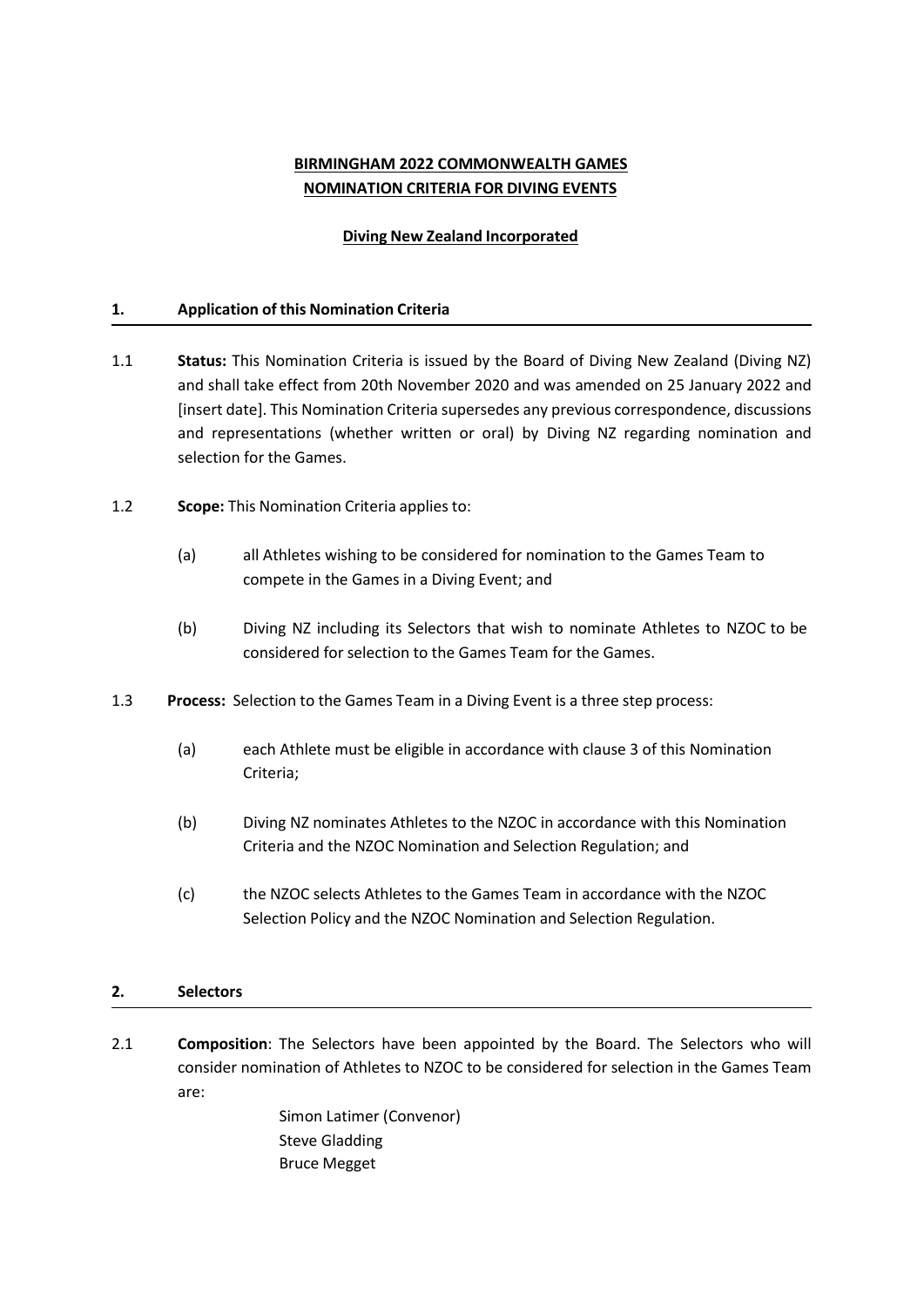2.2 The Board reserves the right to change a Selector at any time in its absolute discretion prior to the Nomination Date. In such case, it will publish the change of Selector on the Diving NZ website.

### **3. Eligibility**

- 3.1 **Athlete Eligibility**: To be eligible to be nominated to the NZOC by Diving NZ an Athlete must:
	- (a) have returned a completed Athlete Application to the NZOC, in the form prescribed by the NZOC by the following dates ("Application Date"):
		- i. no later than 5.00pm, 28 July 2021, where an Athlete is not a regular member of diving NZ at this date; or
		- ii. no later than 5.00pm, 26 November 2021, where an Athlete is a regular member of Diving NZ or
		- iii. in exceptional circumstances before 5.00pm, 28 January 2022 (or such extended date as agreed by the NZOC Board) where Diving NZ provides the NZOC with evidence that demonstrates that Athlete could not have been reasonably in contemplation before 26 November 2021, provided the Athlete is a regular member of Diving NZ and
	- (b) have returned a completed Athlete Agreement in the manner prescribed by the NZOC to NZOC prior to the Nomination Date; and
	- (c) be a member of Diving NZ or one of its affiliates; and
	- (d) be a New Zealand citizen and has a New Zealand passport; and
	- (e) have demonstrated to the satisfaction of Diving NZ that they are not suffering any physical or psychological impairment that would prevent them from competing in the Games to the highest possible standard; and
	- (f) have acted in such a manner so as not to bring the Athlete, the sport, Diving NZ or the NZOC into public disrepute; and
	- (g) not be under investigation for any breach of any part of the Diving NZ and FINA's anti-doping regulations, the Sports Anti-Doping Rules and/or the NZOC Integrity Regulation; and
	- (h) no later than 28 July 2021 where the Athlete is not a regular member of Diving NZ or 28 January 2022 (or such extended date as agreed by the NZOC Board) has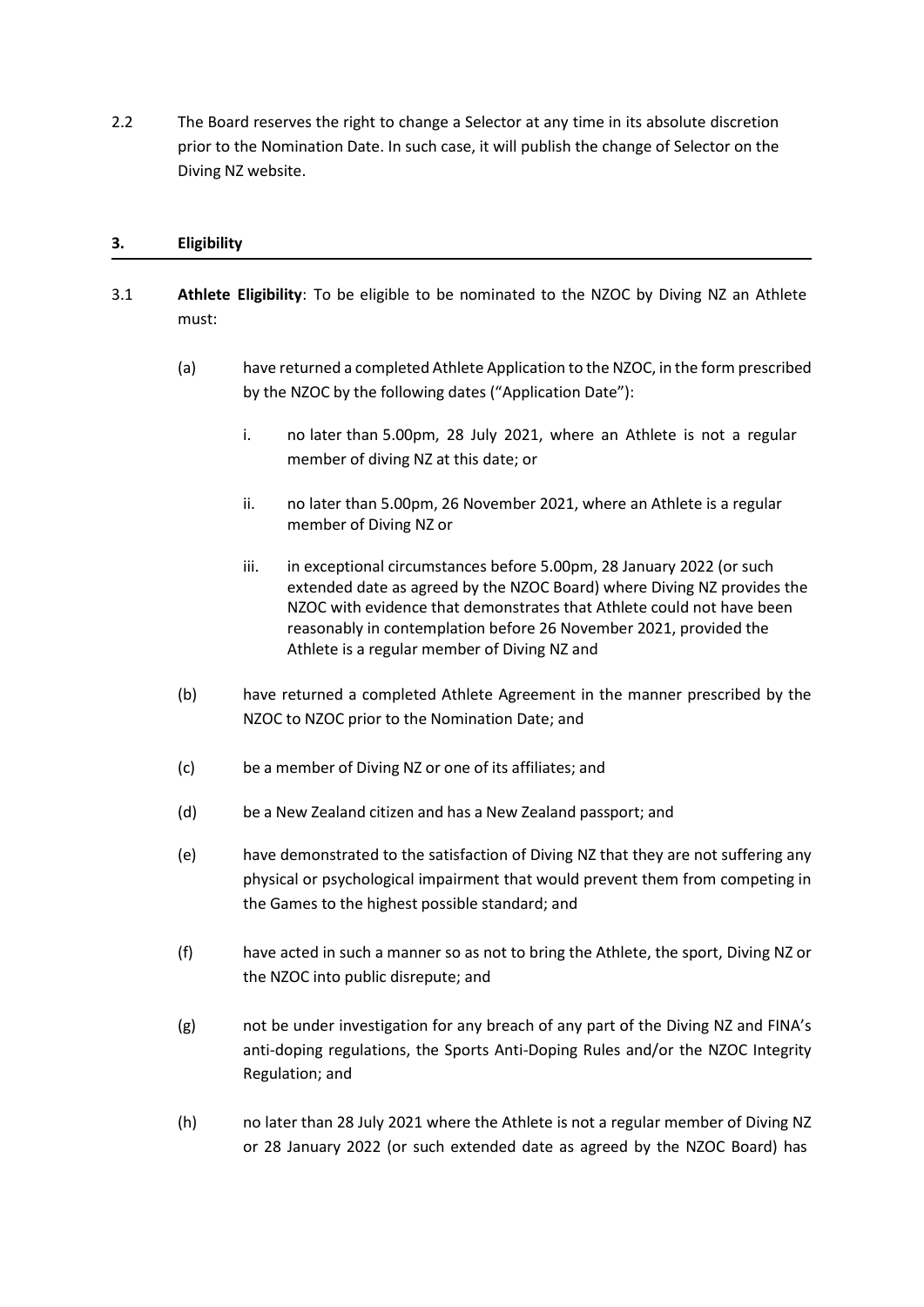provided their name and contact address details to NZOC for the purpose of out of competition drug testing with Drug Free Sport New Zealand.

- 3.2 **Qualification**: Diving NZ acknowledges that the NZOC has placed an initial quota restriction on Diving NZ of four (4) athletes. Diving NZ cannot nominate more than four (4) athletes otherwise than as part of any quota reallocation process notified by the NZOC or where Diving NZ is notified by the NZOC that an additional quota place has become available for a specified purpose.
- 3.3 **Nomination if Nomination Criteria Met**: Provided the requirements set out in clause 3.1 and 3.2 are met, the Selectors shall nominate to NZOC for consideration of selection, those Athletes it considers meet the Nomination Criteria set out below.
- 3.4 **Reserve Athletes:** The Selectors may nominate Reserve Athletes to the NZOC for any Diving Event.

### **4. Nomination Criteria**

- 4.1 **Nomination Criteria**: In considering any Athlete for nomination to the NZOC, the Selectors shall consider:
	- (a) the Over-Riding Nomination Criteria specified in clause 5.1; and
	- (b) the Specific Nomination Factors specified in clause 5.2; and
	- (c) any Extenuating Circumstances in accordance with clause 6.
- 4.2 **Relevance and Weighting:** The Selectors may determine the relevance and weight that they wish to place on any Specific Nomination Factor(s) and any Extenuating Circumstances(s) as they consider appropriate. No particular Specific Nomination Factor shall be weighed more or less significantly based on the order in which it appears in this Nomination Criteria unless expressly specified otherwise.
- 4.3 **Permission to Start:** At the sole discretion of the NZOC, Nominated Athletes may, on Diving NZ's request to the NZOC, if they are selected to the Games Team by the NZOC, request permission to start in another Diving Event where competing in this Diving Event will not have any detrimental effect on the Diving Event they have already been selected for.
- 4.4 **Own Enquiries:** In considering the Specific Nomination Factors, the Selectors may make such enquiries of the Athlete, or other persons, as they see fit.
- 4.5 **Conditions:** In considering any results and performances of an Athlete at any Key Events, the Selectors may, but do not have to, take into account the conditions in which the results and performances were obtained such as, but not limited to, the weather conditions and the field of competition.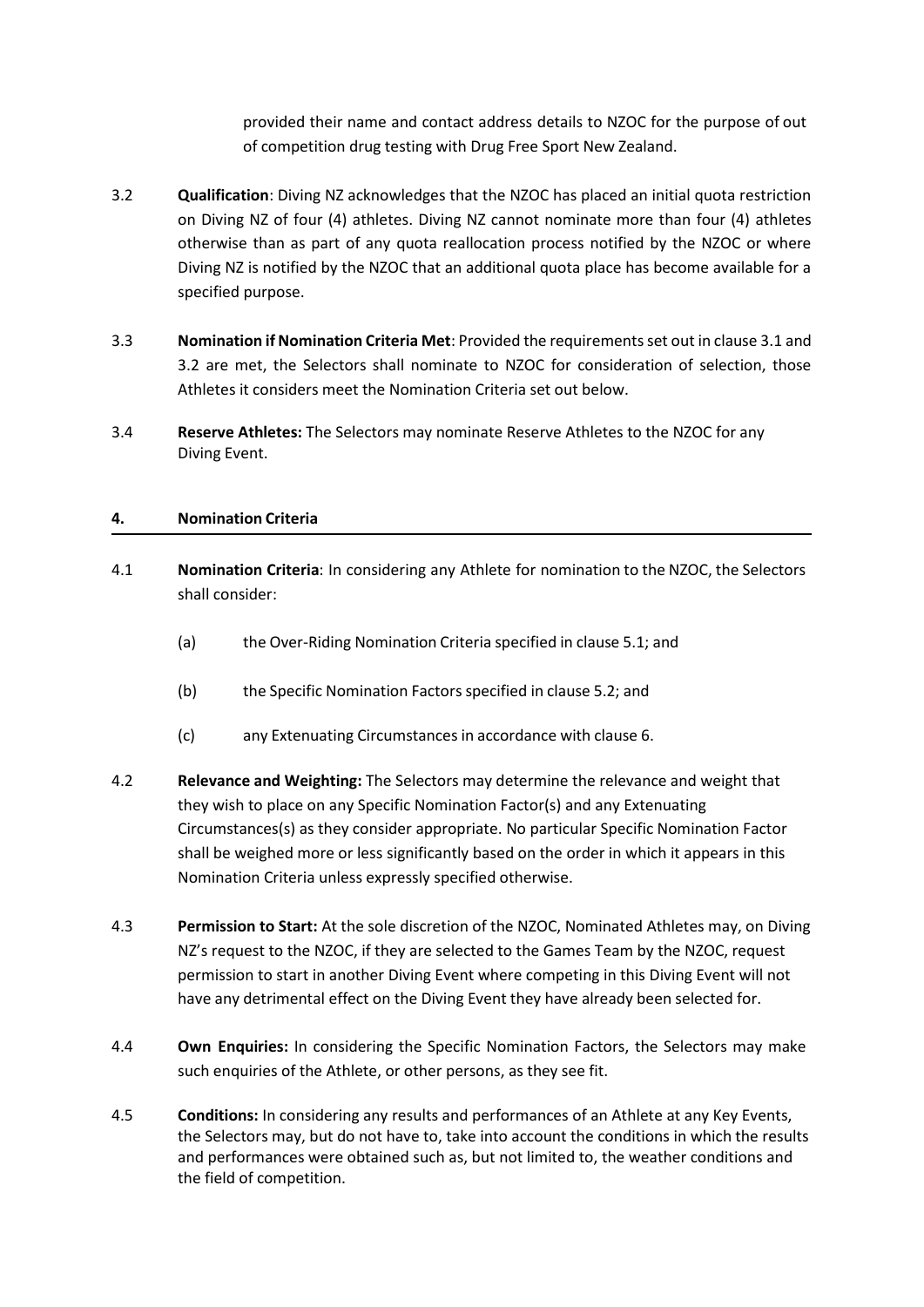4.6 **Extenuating Circumstances:** In any decision regarding the nomination of Athletes to the Games Team, the Selectors may, in their sole discretion, take into account any Extenuating Circumstances in accordance with clause 6 below.

## **5. Over-Riding Nomination Criteria and Specific Nomination Factors**

### 5.1 **Over-Riding Nomination Criteria**:

- (a) In determining whether or not to nominate an Athlete (or group of Athletes) to a Diving Event, the Selectors must be satisfied overall that the Athlete (or group of Athletes):
	- (i) is or are capable of achieving a top 6 placing at the Games in the Diving Event(s); and
	- (ii) has or have a track record of sufficient quality and depth that the NZOC believes demonstrates that the Nominated Athlete(s) or group of Nominated Athlete(s) will be competitive at the Games and will perform creditably in that Diving Event.
- (b) In determining whether or not the Athlete (or group of Athletes) satisfies the Over-Riding Nomination Criteria for Diving Events in clause 5.2(a) above, the Selectors shall have regard to the following:
	- i. *Results and Performances*: the results and performances in the Diving Event at the following Key Events during the Qualification Period:
		- FINA Diving Grand Prix Events, including any FINA Diving Grand Prix that may be held virtually.
		- FINA Diving World Series Events.
		- The Open New Zealand Diving Championships (21-23 May 2022) or any Open National Diving Championships of another Commonwealth Games nation\*.
		- Auckland Diving Championships, from 5-6 March 2022\*
		- North Island Diving Championships, from 25-27 March 2022\*
		- Tokyo 2020 Olympic Games.
		- 2021 FINA Diving World Cup.

\*In order for these events to be eligible as Key Events, qualifying events must be wholly comprised of, and officiated by, a panel of FINA certified diving judges in relation to open aged Athletes. Dates of these specified Key Events may be changed by Diving NZ and notified to Athletes on the Diving NZ website.

(ii) *Trials:* In addition to performances and results set out in clause 5.1(b)(i) above, the results and performance at any Trials held during the Qualification Period. To assist the Selectors in considering any nomination under this Nomination Criteria, the Selectors may in consultation with the Chair (or his/her authorised representative), decide that a Trial(s) will be held. The Selectors may invite any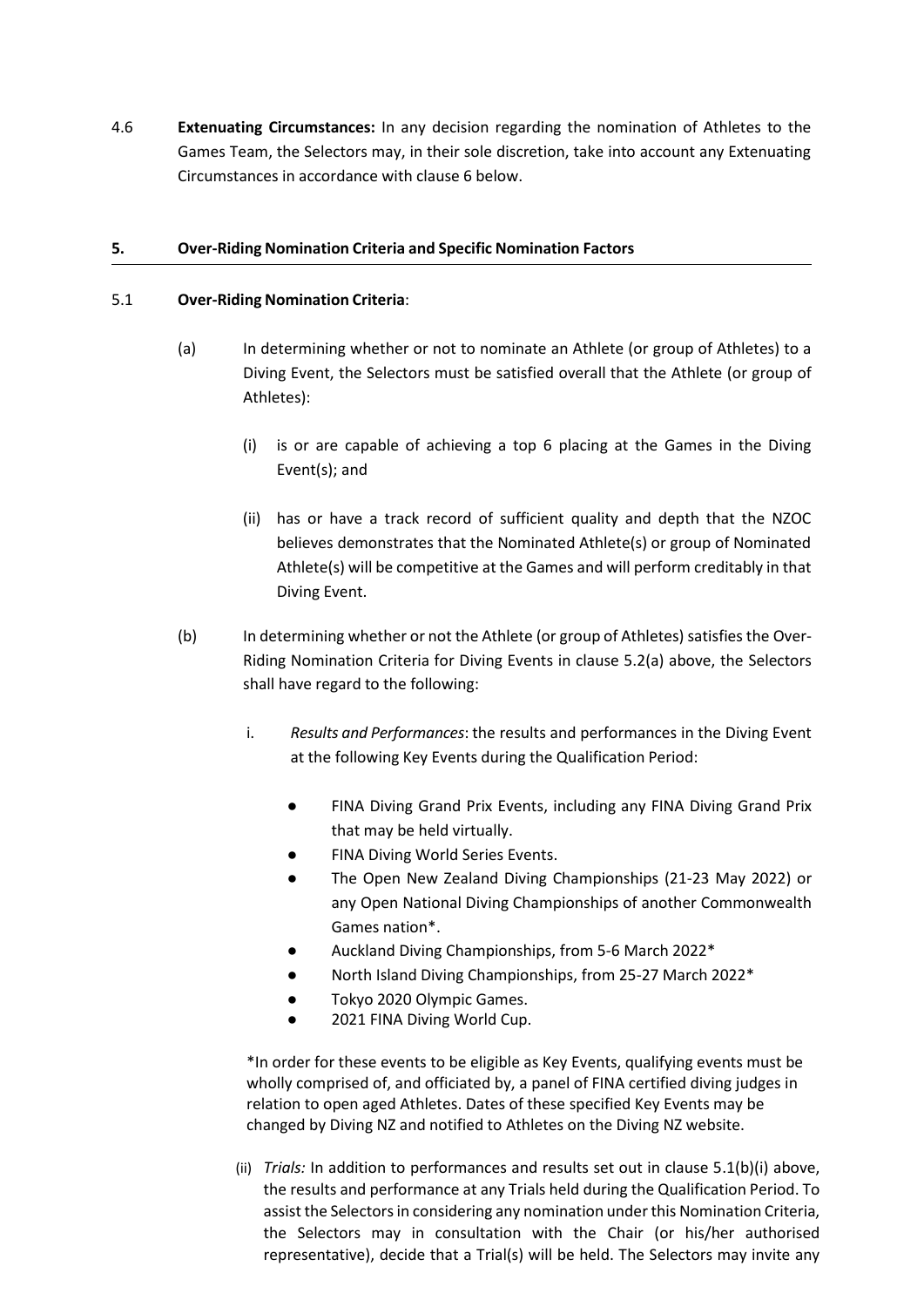Athlete they consider appropriate to participate in a Trial, as long as they are eligible under clause 3 of this Nomination Criteria. The nature and format of any Trial will be decided by the Selectors, in their discretion, in consultation with the Chair or authorised representative.

- 5.2 **Specific Nomination Factors**: When considering the Over-Riding Nomination Criteria above, the Selectors may also take into account any one or more of the following factors about an Athlete within the Qualification Period:
	- (a) any other performances or results in competitions / events in addition to the Key Events;
	- (b) adequate fitness and a commitment to maintain a fitness and training programme as agreed with the applicable coach(es);
	- (c) demonstrated good behaviour, including a commitment to training and attendance at training camps;
	- (d) demonstrated compatibility with others in a team environment;
	- (e) demonstrated compliance with the rules of events and competitions;
	- (f) understanding and respect for the obligations that accompany being a member of a New Zealand team when competing at the Games, including respect for Games Team members;
	- (g) willingness to promote Diving NZ in a positive manner;
	- (h) demonstrated ability to take personal responsibility forself and their results;
	- (i) proven ability to be reliable;
	- (j) any other factor(s) the Selectors consider relevant; and
	- (k) ability and willingness to prepare, commit and perform (to a Top 6 Games capable standard) as a synchronised/mixed synchronised diving partnership (for instance it would be considered unfair and unacceptable for one Athlete, to dissolve a synchronised/mixed synchronised diving partnership which has set a goal of being nominated, in order to solely focus on an individual Diving Event in respect of which the Athlete wishes to be nominated for.
- 5.3 **Ranking:** The Selectors shall, no later than 23 May 2022, examine the credentials of all Athletes for Diving Events. If there are more Athletes who meet the Over-riding Criteria set out in clause 5.1 than quota places available, then nomination will be decided by the Selectors having regard to the following factors:
	- (a) The Athlete's (or group of Athletes') ranking alongside their Commonwealth counterparts as at 23 May 2022 in order to obtain a Commonwealth ranking list; then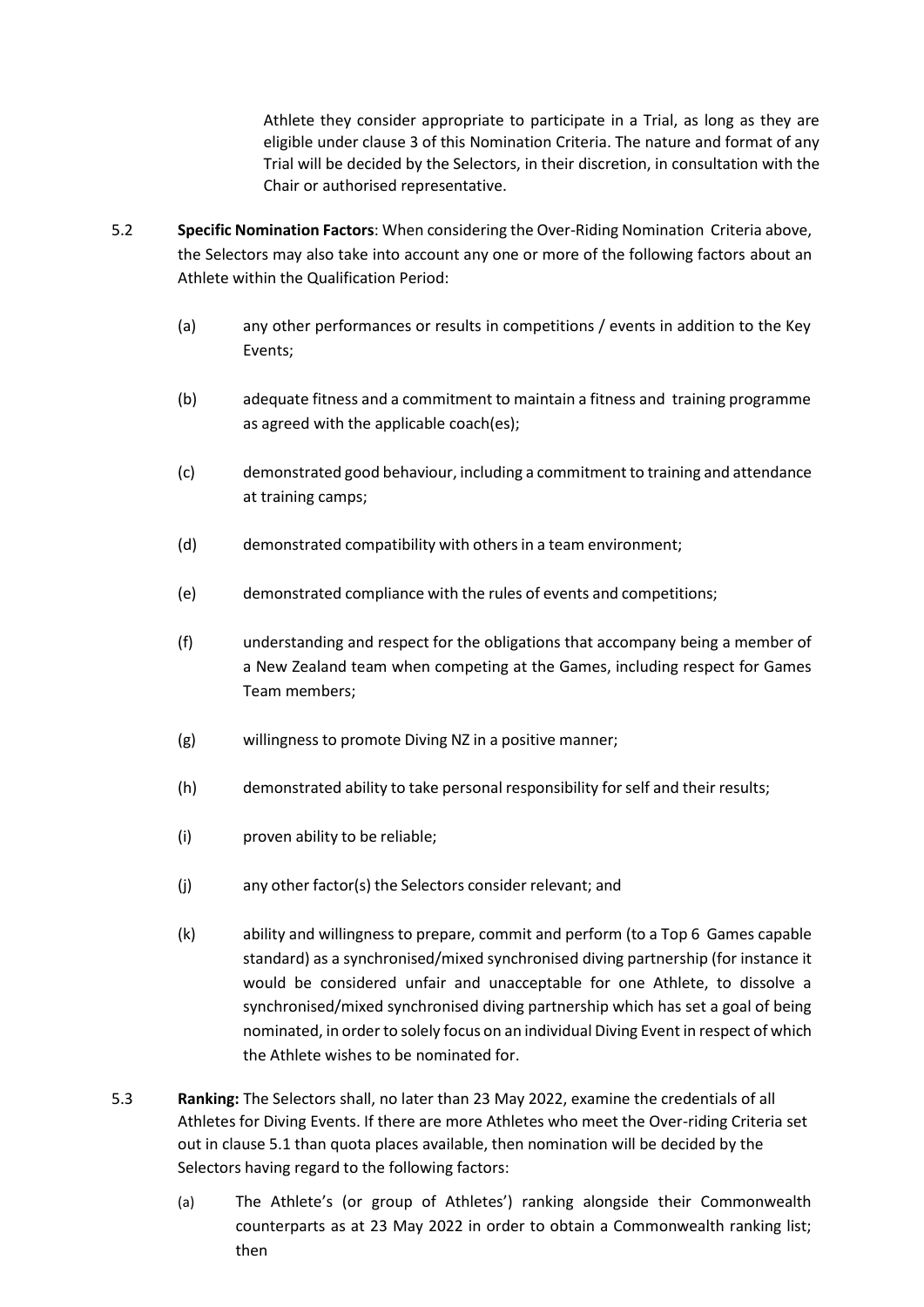- (b) ability to medal; then
- (c) performance results at the Key Events within the field of Commonwealth athletes at the Key Events; then
- (d) any other information the Selectors consider relevant.

### **6. Extenuating Circumstances**

- 6.1 **Extenuating Circumstances:** In considering the nomination of Athletes in accordance with this Nomination Criteria, the Selectors may, in their sole discretion, give weight to any Extenuating Circumstances which may include, but are not limited to, the following:
	- (a) injury or illness;
	- (b) travel delays;
	- (c) equipment failure;
	- (d) bereavement or personal misfortune; and/or
	- (e) any other factors reasonably considered by the Selectors to constitute extenuating circumstances.
- 6.2 **Athlete to Advise:** Athletes unable to compete at Key Events, or other attendances required under this Nomination Criteria, must advise the Chair of the Extenuating Circumstances and reasons, in writing, with as much advance notice as possible and ideally seven (7) days prior to the commencement of the Key Event or other attendance. If the Chair is not notified of any Extenuating Circumstances in accordance with this Nomination Criteria, then the Selectors have no obligation to rely on such circumstances.
- 6.3 **Medical Certificate:** In the case of injury or illness, Athletes may be required by the Chair to provide a medical certificate and/or to undergo an examination by a health practitioner/s nominated by the Chair, and to provide that opinion and/or report to the Selectors. Any failure to agree to such a request may result in the Selectors being unable toconsider the injury or illness as an Extenuating Circumstance.
- 6.4 **Case by Case:** In the case of any Extenuating Circumstance/s, the Selectors will make a decision on a case-by-case basis.

### **7. Nomination and Selection**

7.1 **Nomination to NZOC:** Diving NZ will nominate Athletes ("Nominated Athletes") and any Reserve Athletes to the NZOC by the Nomination Date.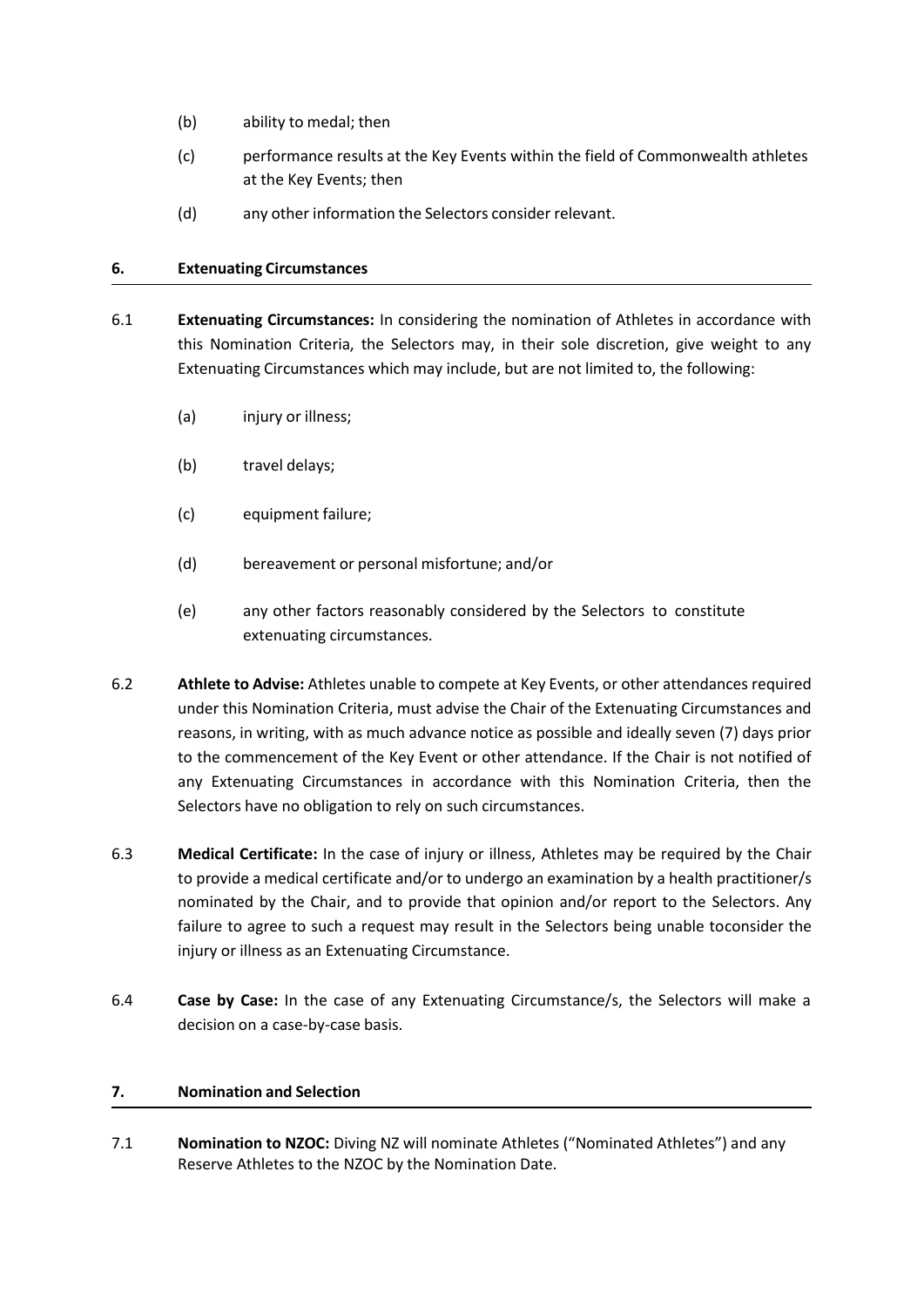- 7.2 **Nomination with Conditions:** Diving NZ may nominate an Athlete with any conditions, for example, conditions relating to recovery from injury or continuing to meet specified performance levels. If the conditions are not met to the satisfaction of the Selectors, they will not be eligible for selection, unless the NZOC decides to select the Nominated Athlete subject to those or other conditions.
- 7.3 **Selection by NZOC:** Selection to the Games Team by the NZOC will be made in accordance with the NZOC Nomination and Selection Regulation.
- 7.4 **Reallocation:** In the event that further quota places are offered by the NZOC, Athletes who have met the Nomination Criteria set out in clause 4.1 but not nominated to the NZOC for a Diving Event at the initial Nomination Date, may be nominated on the Reallocation Date by the Selectors.

### **8. Appeal Procedure**

- 8.1 **Non-Nomination Appeals**: An Athlete may appeal to Diving NZ against their non-nomination to the NZOC by the Diving NZ provided that the Athlete:
	- (a) is on the Diving NZ long list for the Games; and
	- (b) meets the eligibility criteria under clause 3 of this Criteria.
- 8.2 **Procedures for Non-Nomination Appeals**: Any appeal under criteria 8.1 of this Criteria must be made in accordance with the procedures set out in clause 13 of the NZOC Nomination and Selection Regulation.
- 8.3 **Procedures for Non-Selection Appeals:** If a Nominated Athlete is not selected by the NZOC, the Nominated Athlete may appeal the non-selection in accordance with the procedures set out in clause 14 of the NZOC Nomination and Selection Regulation provided that the Nominated Athlete:
	- (a) is on the Diving NZ long list for the Games; and
	- (b) meets the eligibility criteria under clause 3 of this Criteria.

### **9. Inconsistencies**

9.1 **NZOC Nomination and Selection Regulation:** In the event there is any inconsistency between this Nomination Criteria and the NZOC Nomination and Selection Regulation, the NZOC Nomination and Selection Regulation shall prevail.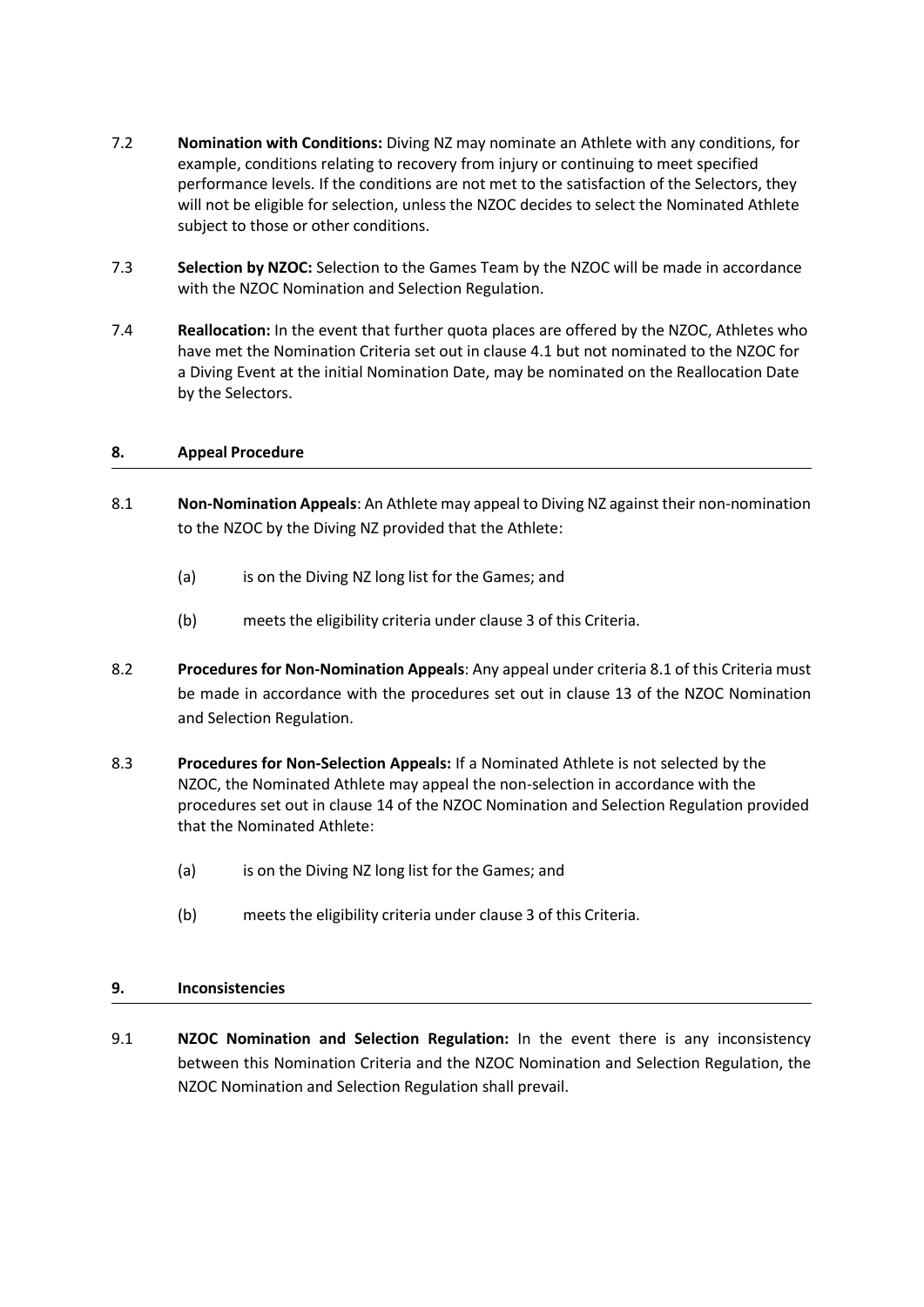### **10. Amendments to this Nomination Criteria**

- 10.1 **Prior to Nomination Date:** This Nomination Criteria may be amended or supplemented from time to time by the Board, before the Nomination Date, provided NZOC has approvedthe amendment/s and supplement/s.
- 10.2 **Notice:** The Board will give as much notice as possible of any amendment/s orsupplement/s made under clause 10.1 to this Nomination Criteria, to persons it considers may be affected by any such amendment/s or supplement/s.

### **11. Definitions**

- 11.1 **Application Date** means the dates set out in clause 3.1(a) of this Criteria, by which Athletes must submit to NZOC a completed Athlete Application in accordance with clause 8.3 of the NZOC Nomination and Selection Regulation.
- 11.2 **Athlete** means a person who wishes to be considered for nomination to the Games Team.
- 11.3 **Athlete Agreement** means the agreement that must be completed by any Athlete wishing to be considered for nomination and selection to the Games Team in accordance with clause 8.4 of the NZOC Nomination and Selection Regulation.
- 11.4 **Athlete Application** means the form set by the NZOC that must be completed by any Athlete applying to be nominated and selected to the Games Team.
- 11.5 **Board** meansthe Board of Diving NZ as constituted under the Constitution.
- 11.6 **CGF** meansthe Commonwealth Games Federation.
- 11.7 **Chair** means the Chair of Diving NZ and includes his / her nominee.
- 11.8 **Constitution** means the Constitution of Diving NZ.
- 11.9 **Diving NZ** means Diving New Zealand Incorporated.
- 11.10 **Extenuating Circumstances** meansthe inability to perform at an optimum level arising from one or more of the reasons set out in clause 6.1.
- 11.11 **Games** means the Birmingham 2022 Commonwealth Games to be held in Birmingham, England between 28 July – 8 August 2022.
- 11.12 **Games Team** means the New Zealand Team at the Games selected in accordance with the NZOC Selection Policy for the Games.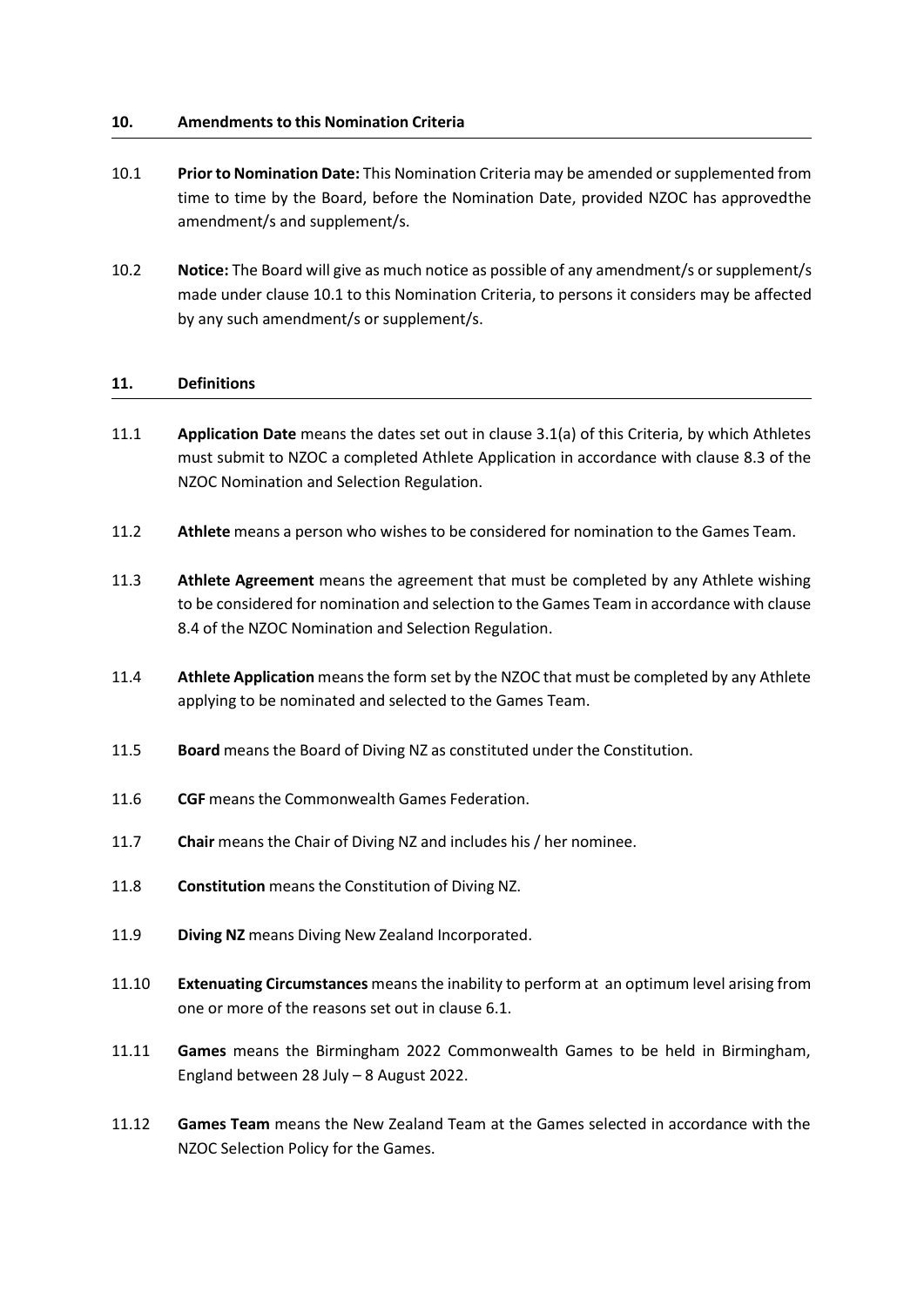### 11.13 **Diving Event** means one of the following events at the Games:

| <b>Men's Event</b>          | <b>Women's Event</b>           | <b>Mixed Event</b>          |
|-----------------------------|--------------------------------|-----------------------------|
| 1m Springboard              | 1m Springboard                 | Synchronised 3m springboard |
| 3m Springboard              | 3m Springboard                 | Synchronised 10m platform   |
| 10m Platform                | 10m Platform                   |                             |
| Synchronised 3m Springboard | Synchronised 3m<br>Springboard |                             |
| Synchronised 10m Platform   | Synchronised 10m<br>Platform   |                             |

- 11.14 **FINA** meansthe international federation that oversees diving.
- 11.15 **Key Events** means an international, continental or national competition listed in clause  $5.2(b)$ .
- 11.16 **Nominated Athlete** means an Athlete who has been nominated by Diving NZ to the NZOC for consideration of selection to the Games Team.
- 11.17 **Nomination Criteria** means the criteria made up of the Over-Riding Nomination Criteria and the Specific Nomination Factors, and is also referred to as "**this Criteria**".
- 11.18 **Nomination Date** means on or before 24 May 2022 (and includes any alternative date as agreed between NZOC and Diving NZ by which Diving NZ must submit any Nominated Athletes to the NZOC.
- 11.19 **NZOC** meansthe New Zealand Olympic Committee Incorporated.
- 11.20 **NZOC Integrity Regulation** means the NZOC Integrity Regulation available at [http://www.olympic.org.nz/about-the-nzoc/governance-documents/.](http://www.olympic.org.nz/about-the-nzoc/governance-documents/)
- 11.21 **NZOC Nomination and Selection Regulation** means the regulation of NZOC relation to the nomination and selection Process for all Olympic and Commonwealth games, including the Games, available at [http://www.olympic.org.nz/about-the-nzoc/governance-documents/.](http://www.olympic.org.nz/about-the-nzoc/governance-documents/)
- 11.22 **NZOC Selection Policy** means the NZOC Selection Policy for the Games, available at [http://www.olympic.org.nz/assets/Uploads/Birmingham-2022-Selection-Policy-Final.pdf.](http://www.olympic.org.nz/assets/Uploads/Birmingham-2022-Selection-Policy-Final.pdf)
- 11.23 **Over-Riding Nomination Criteria** meansthe criteria set out in clause 5.2.
- 11.24 **Qualification Period** means the period between 1 February 2021 and 23 May 2022.
- 11.25 **Reallocation Date** means on or before 3 June 2022 (and includes any alternative date as agreed between the NZOC and Diving NZ) by which Diving NZ must submit any further Nominated Athletes to the NZOC, should additional quota places become available to the NZOC.